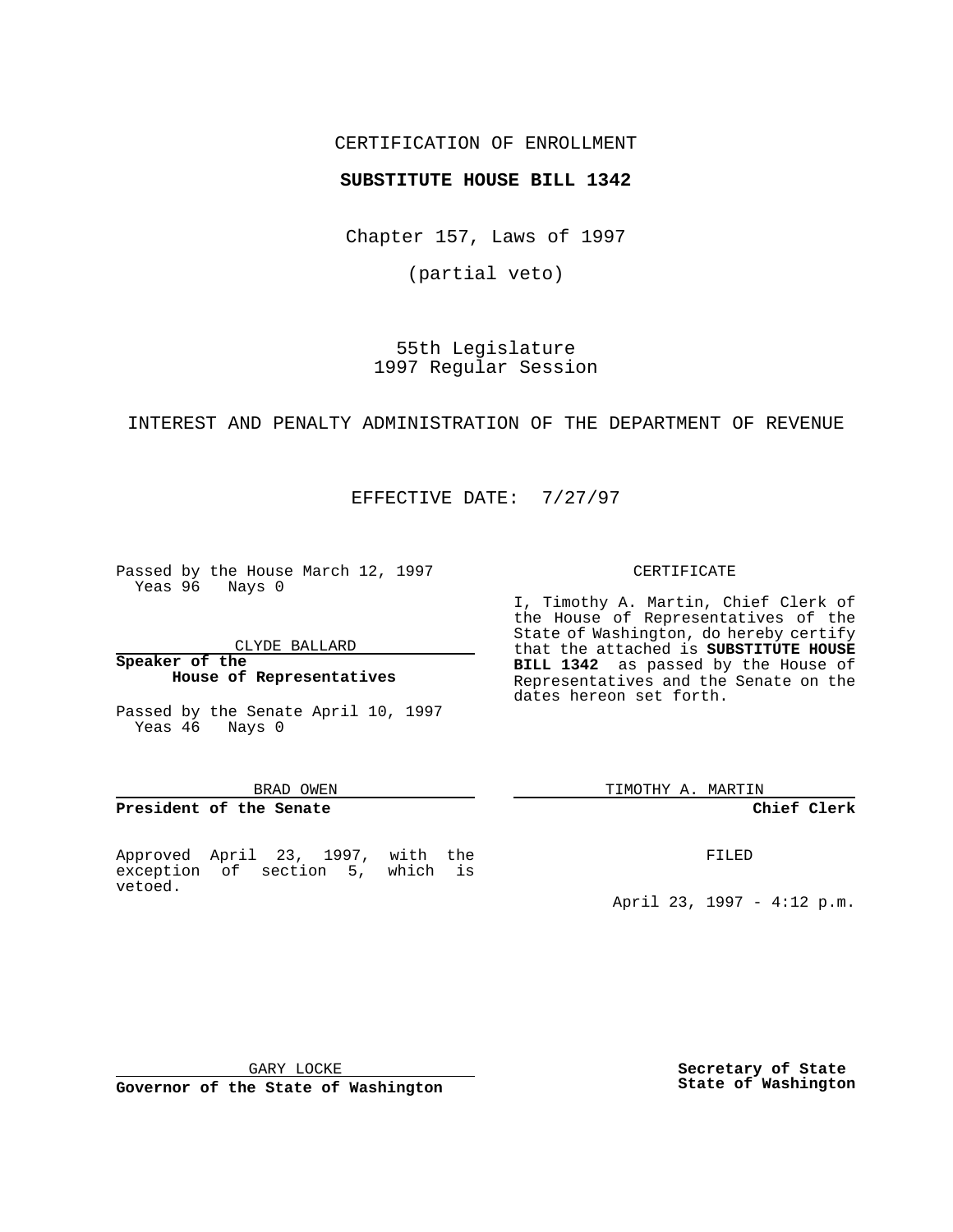# **SUBSTITUTE HOUSE BILL 1342** \_\_\_\_\_\_\_\_\_\_\_\_\_\_\_\_\_\_\_\_\_\_\_\_\_\_\_\_\_\_\_\_\_\_\_\_\_\_\_\_\_\_\_\_\_\_\_

\_\_\_\_\_\_\_\_\_\_\_\_\_\_\_\_\_\_\_\_\_\_\_\_\_\_\_\_\_\_\_\_\_\_\_\_\_\_\_\_\_\_\_\_\_\_\_

Passed Legislature - 1997 Regular Session

#### **State of Washington 55th Legislature 1997 Regular Session**

**By** House Committee on Finance (originally sponsored by Representatives B. Thomas, Dunshee and Wensman; by request of Department of Revenue)

Read first time 03/05/97.

1 AN ACT Relating to interest and penalty administration of the 2 department of revenue; and amending RCW 82.32.050, 82.32.060, 3 82.32.210, 82.45.100, 83.100.070, and 83.100.130.

4 BE IT ENACTED BY THE LEGISLATURE OF THE STATE OF WASHINGTON:

5 **Sec. 1.** RCW 82.32.050 and 1996 c 149 s 2 are each amended to read 6 as follows:

7 (1) If upon examination of any returns or from other information 8 obtained by the department it appears that a tax or penalty has been 9 paid less than that properly due, the department shall assess against 10 the taxpayer such additional amount found to be due and shall add 11 thereto interest on the tax only. The department shall notify the 12 taxpayer by mail of the additional amount and the additional amount 13 shall become due and shall be paid within thirty days from the date of 14 the notice, or within such further time as the department may provide. 15 (a) For tax liabilities arising before January 1, 1992, interest 16 shall be computed at the rate of nine percent per annum from the last 17 day of the year in which the deficiency is incurred until the earlier 18 of December 31, 1998, or the date of payment ((for tax liabilities 19 arising before January 1, 1992)). After December 31, 1998, the rate of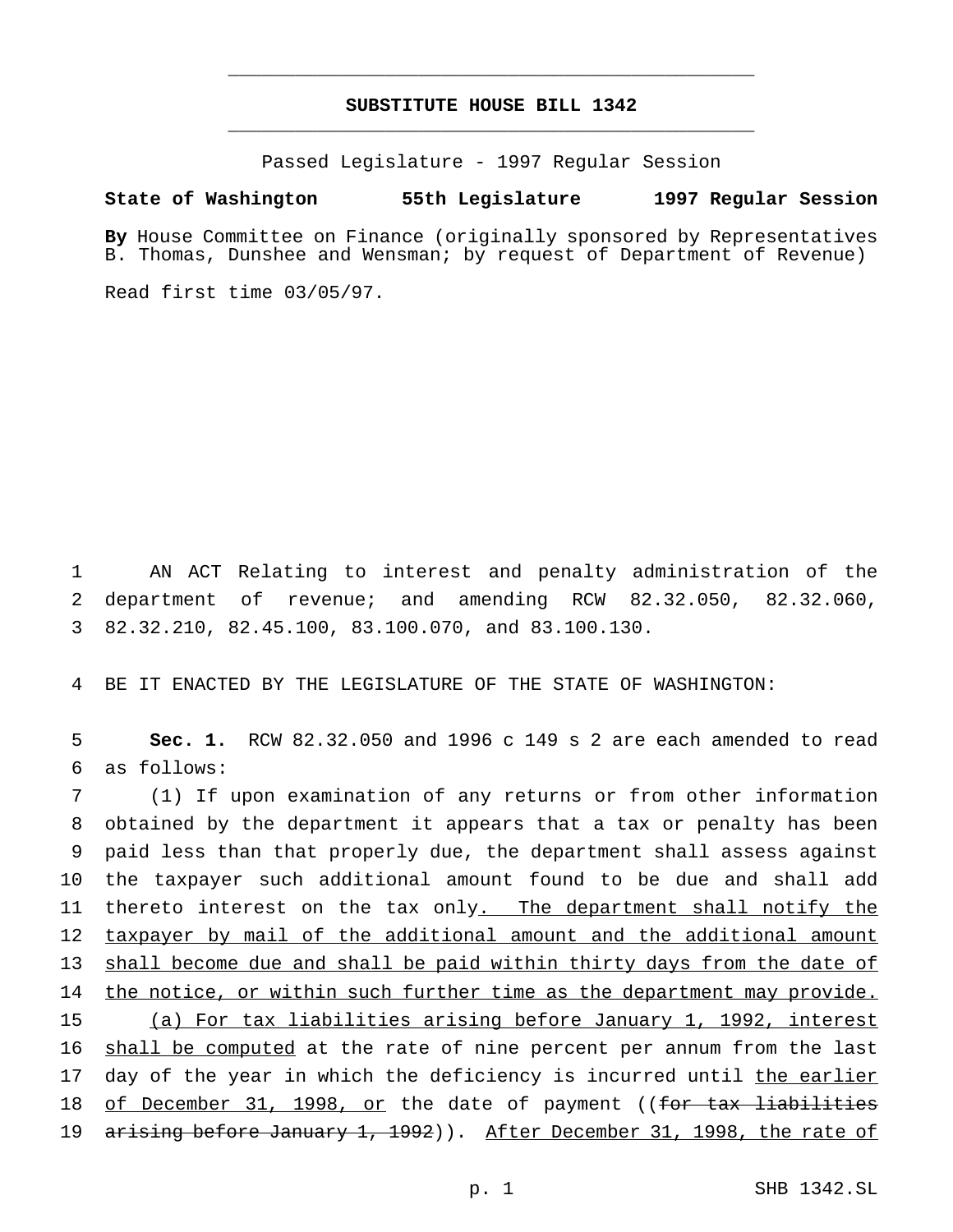1 interest shall be variable and computed as provided in subsection (2) 2 of this section. The rate so computed shall be adjusted on the first 3 day of January of each year for use in computing interest for that 4 calendar year.

5 (b) For tax liabilities arising after December 31, 1991, ((until 6 the date of payment,)) the rate of interest shall be variable and 7 computed as provided in subsection (2) of this section from the last 8 day of the year in which the deficiency is incurred until the date of 9 payment. The rate so computed shall be adjusted on the first day of 10 January of each year((- The department shall notify the taxpayer by 11 mail of the additional amount and the same shall become due and shall 12 be paid within thirty days from the date of the notice, or within such 13 further time as the department may provide)) for use in computing 14 interest for that calendar year.

15 (c) Interest imposed after December 31, 1998, shall be computed 16 from the last day of the month following each calendar year included in 17 a notice, and the last day of the month following the final month 18 included in a notice if not the end of a calendar year, until the due 19 date of the notice. If payment in full is not made by the due date of 20 the notice, additional interest shall be computed until the date of 21 payment. The rate of interest shall be variable and computed as 22 provided in subsection (2) of this section. The rate so computed shall 23 be adjusted on the first day of January of each year for use in 24 computing interest for that calendar year.

 (2) For the purposes of this section, the rate of interest to be charged to the taxpayer shall be an average of the federal short-term rate as defined in 26 U.S.C. Sec. 1274(d) plus two percentage points. The rate shall be computed by taking an arithmetical average to the nearest percentage point of the federal short-term rate, compounded annually, for the months of January, April, July, and October of the immediately preceding calendar year as published by the United States secretary of the treasury.

 (3) No assessment or correction of an assessment for additional taxes, penalties, or interest due may be made by the department more than four years after the close of the tax year, except (a) against a taxpayer who has not registered as required by this chapter, (b) upon a showing of fraud or of misrepresentation of a material fact by the taxpayer, or (c) where a taxpayer has executed a written waiver of such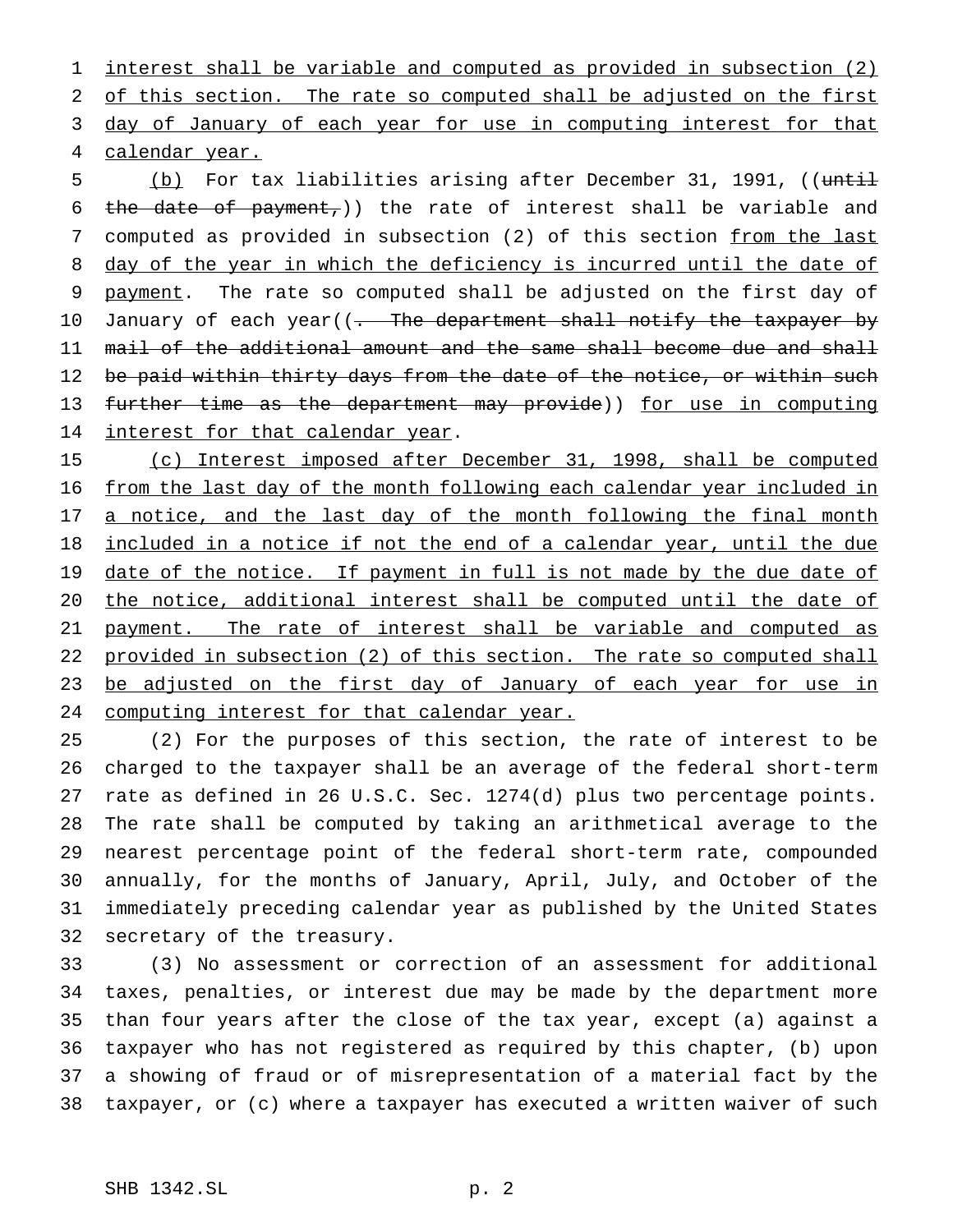limitation. The execution of a written waiver shall also extend the period for making a refund or credit as provided in RCW 82.32.060(2). (4) For the purposes of this section, "return" means any document a person is required by the state of Washington to file to satisfy or establish a tax or fee obligation that is administered or collected by the department of revenue and that has a statutorily defined due date.

 **Sec. 2.** RCW 82.32.060 and 1992 c 169 s 2 are each amended to read as follows:

 (1) If, upon receipt of an application by a taxpayer for a refund or for an audit of the taxpayer's records, or upon an examination of the returns or records of any taxpayer, it is determined by the department that within the statutory period for assessment of taxes, penalties, or interest prescribed by RCW 82.32.050 any amount of tax, penalty, or interest has been paid in excess of that properly due, the excess amount paid within, or attributable to, such period shall be credited to the taxpayer's account or shall be refunded to the taxpayer, at the taxpayer's option. Except as provided in subsections (2) and (3) of this section, no refund or credit shall be made for taxes, penalties, or interest paid more than four years prior to the beginning of the calendar year in which the refund application is made or examination of records is completed.

 (2) The execution of a written waiver under RCW 82.32.050 or 82.32.100 shall extend the time for making a refund or credit of any taxes paid during, or attributable to, the years covered by the waiver if, prior to the expiration of the waiver period, an application for refund of such taxes is made by the taxpayer or the department discovers a refund or credit is due.

 (3) Notwithstanding the foregoing limitations there shall be refunded or credited to taxpayers engaged in the performance of United States government contracts or subcontracts the amount of any tax paid, measured by that portion of the amounts received from the United States, which the taxpayer is required by contract or applicable federal statute to refund or credit to the United States, if claim for such refund is filed by the taxpayer with the department within one year of the date that the amount of the refund or credit due to the United States is finally determined and filed within four years of the date on which the tax was paid: PROVIDED, That no interest shall be allowed on such refund.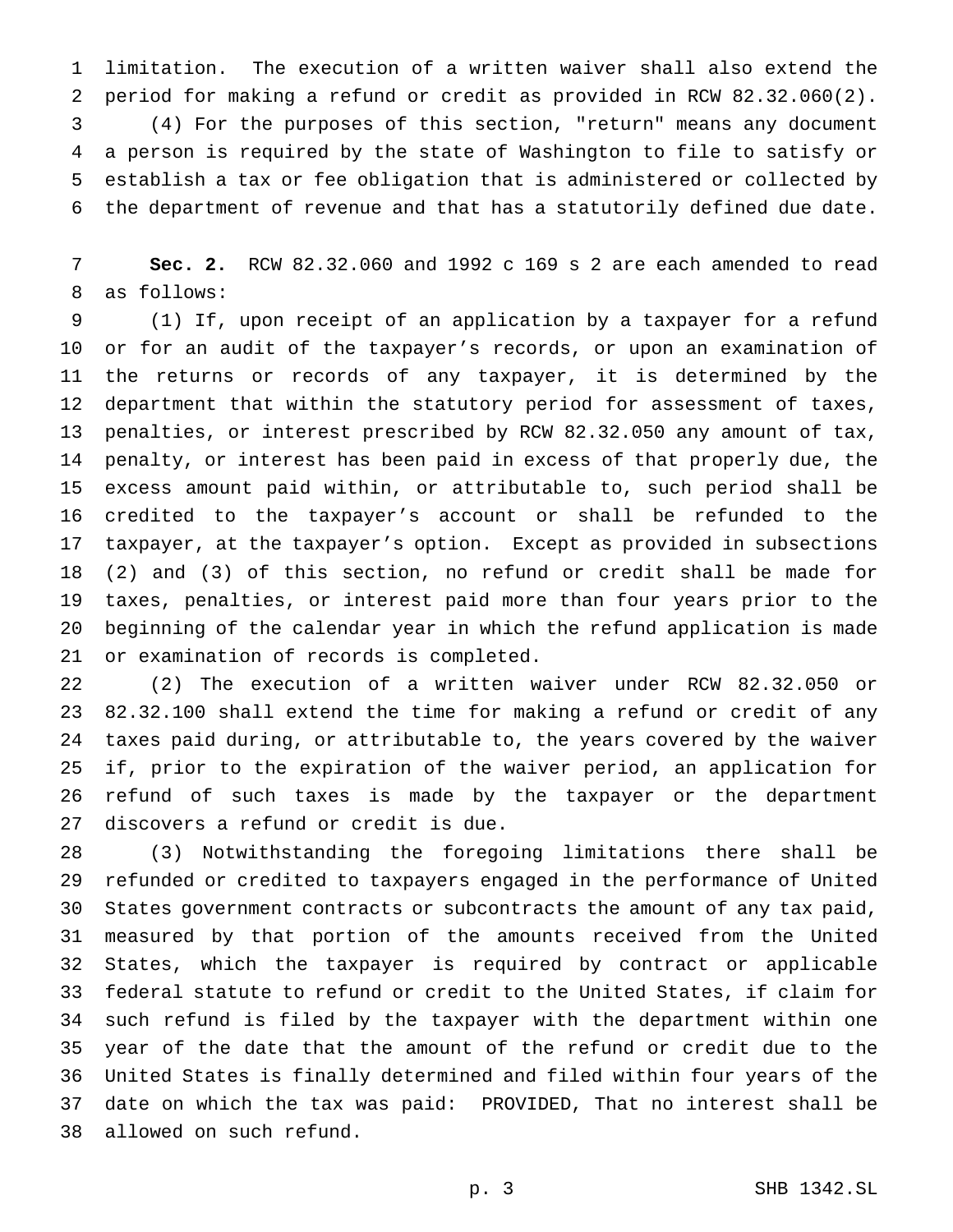(4) Any such refunds shall be made by means of vouchers approved by the department and by the issuance of state warrants drawn upon and payable from such funds as the legislature may provide. However, taxpayers who are required to pay taxes by electronic funds transfer under RCW 82.32.080 shall have any refunds paid by electronic funds transfer.

 (5) Any judgment for which a recovery is granted by any court of competent jurisdiction, not appealed from, for tax, penalties, and interest which were paid by the taxpayer, and costs, in a suit by any taxpayer shall be paid in the same manner, as provided in subsection (4) of this section, upon the filing with the department of a certified 12 copy of the order or judgment of the court. ((Except as to the credits 13 in computing tax authorized by RCW  $82.04.435$ , ()

 (a) Interest at the rate of three percent per annum shall be allowed by the department and by any court on the amount of any refund, credit, or other recovery allowed to a taxpayer for taxes, penalties, 17 or interest paid by the taxpayer before January 1, 1992. This rate of interest shall apply for all interest allowed through December 31, 1998. Interest allowed after December 31, 1998, shall be computed at the rate as computed under RCW 82.32.050(2). The rate so computed 21 shall be adjusted on the first day of January of each year for use in 22 computing interest for that calendar year.

23 (b) For refunds or credits of amounts paid or other recovery 24 allowed to a taxpayer after December 31, 1991, the rate of interest 25 shall be the rate as computed for assessments under RCW 82.32.050(2)( $(\tau$ 26 <del>less one percentage point</del>)). The rate so computed shall be adjusted on 27 the first day of January of each year for use in computing interest for 28 that calendar year.

29 **Sec. 3.** RCW 82.32.210 and 1987 c 405 s 15 are each amended to read 30 as follows:

31 (1) If any fee, tax, increase, or penalty or any portion thereof is 32 not paid within fifteen days after it becomes due, the department of 33 revenue may issue a warrant under its official seal in the amount of 34 such unpaid sums, together with interest thereon ((at the rate of one 35 percent of the amount of such warrant for each thirty days or portion 36 thereof after the date of such warrant)) from the date the warrant is 37 issued until the date of payment. If, however, the department of 38 revenue believes that a taxpayer is about to cease business, leave the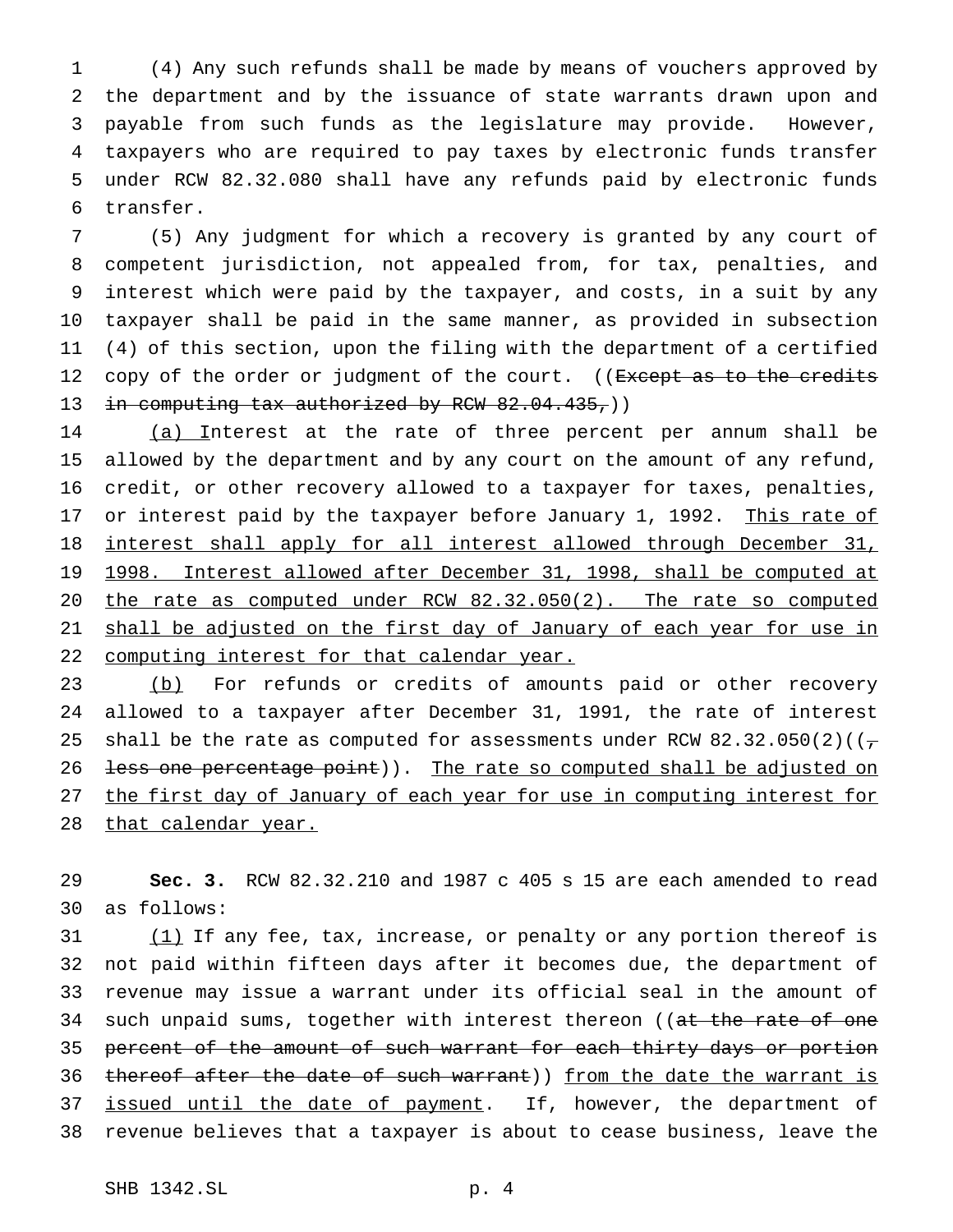state, or remove or dissipate the assets out of which fees, taxes or penalties might be satisfied and that any tax or penalty will not be paid when due, it may declare the fee, tax or penalty to be immediately due and payable and may issue a warrant immediately.

 (a) Interest imposed before January 1, 1999, shall be computed at the rate of one percent of the amount of the warrant for each thirty 7 days or portion thereof.

 (b) Interest imposed after December 31, 1998, shall be computed on 9 a daily basis on the amount of outstanding tax or fee at the rate as computed under RCW 82.32.050(2). The rate so computed shall be 11 adjusted on the first day of January of each year for use in computing 12 interest for that calendar year. As used in this subsection, "fee" does not include an administrative filing fee such as a court filing 14 fee and warrant fee.

15 (2) The department shall file a copy of the warrant with the clerk of the superior court of any county of the state in which real and/or personal property of the taxpayer may be found. Upon filing, the clerk shall enter in the judgment docket, the name of the taxpayer mentioned in the warrant and in appropriate columns the amount of the fee, tax or portion thereof and any increases and penalties for which the warrant is issued and the date when the copy is filed, and thereupon the amount of the warrant so docketed shall become a specific lien upon all goods, wares, merchandise, fixtures, equipment, or other personal property used in the conduct of the business of the taxpayer against whom the warrant is issued, including property owned by third persons who have a beneficial interest, direct or indirect, in the operation of the business, and no sale or transfer of the personal property in any way affects the lien.

29 (3) The lien shall not be superior, however, to bona fide interests of third persons which had vested prior to the filing of the warrant when the third persons do not have a beneficial interest, direct or indirect, in the operation of the business, other than the securing of the payment of a debt or the receiving of a regular rental on 34 equipment((: PROVIDED, HOWEVER, That)). The phrase "bona fide interests of third persons" does not include any mortgage of real or personal property or any other credit transaction that results in the mortgagee or the holder of the security acting as trustee for unsecured creditors of the taxpayer mentioned in the warrant who executed the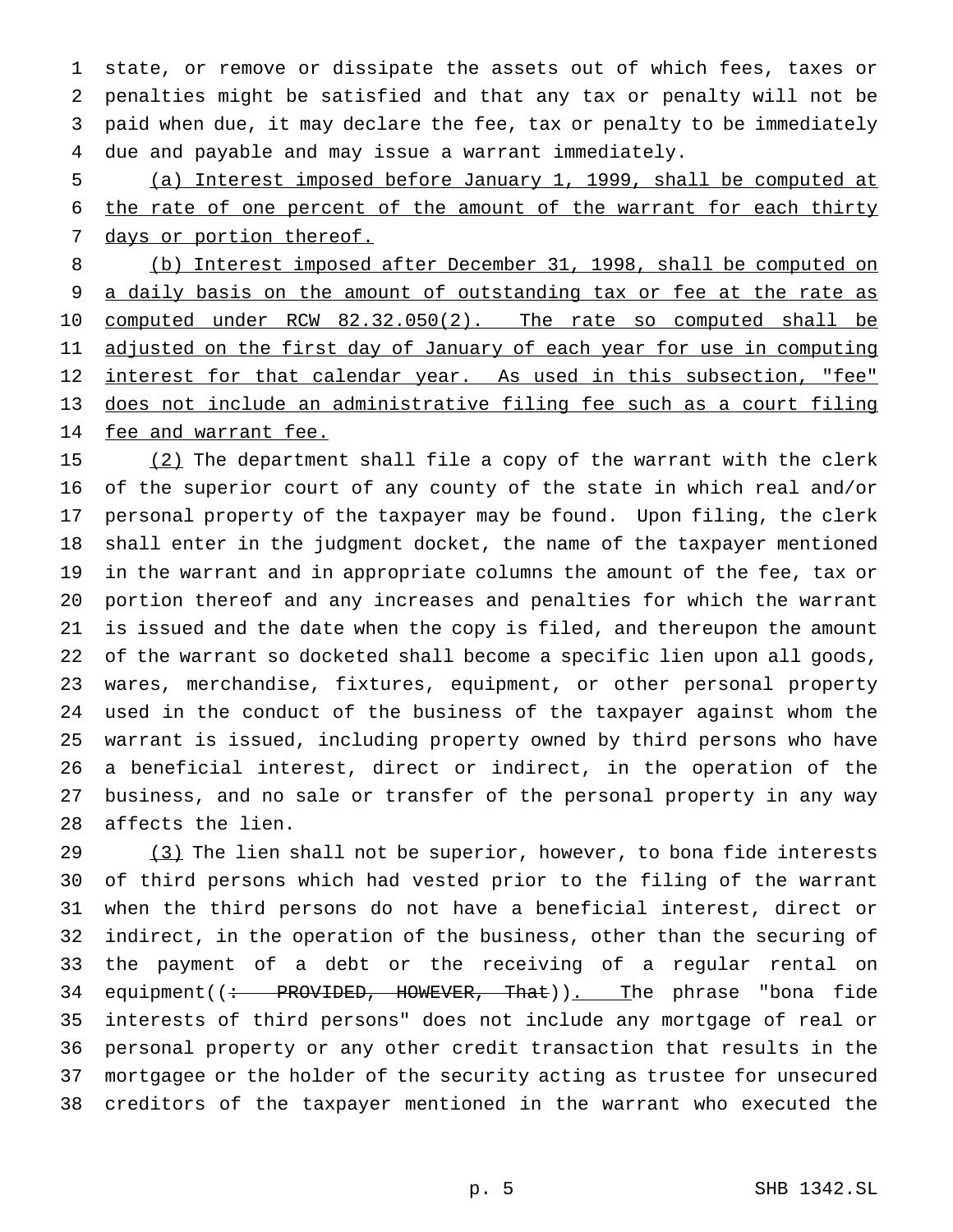chattel or real property mortgage or the document evidencing the credit transaction.

 (4) The amount of the warrant so docketed shall thereupon also become a lien upon the title to and interest in all other real and personal property of the taxpayer against whom it is issued the same as a judgment in a civil case duly docketed in the office of the clerk. The warrant so docketed shall be sufficient to support the issuance of writs of garnishment in favor of the state in the manner provided by law in the case of judgments wholly or partially unsatisfied.

 **Sec. 4.** RCW 82.45.100 and 1996 c 149 s 5 are each amended to read as follows:

 (1) Payment of the tax imposed under this chapter is due and payable immediately at the time of sale, and if not paid within one 14 month thereafter shall bear interest ((at the rate of one percent per 15 month)) from the time of sale until the date of payment.

 (a) Interest imposed before January 1, 1999, shall be computed at 17 the rate of one percent per month.

 (b) Interest imposed after December 31, 1998, shall be computed on a monthly basis at the rate as computed under RCW 82.32.050(2). The 20 rate so computed shall be adjusted on the first day of January of each 21 year for use in computing interest for that calendar year. The 22 department of revenue shall provide written notification to the county treasurers of the variable rate on or before December 1 of the year 24 preceding the calendar year in which the rate applies.

 (2) In addition to the interest described in subsection (1) of this section, if the payment of any tax is not received by the county treasurer or the department of revenue, as the case may be, within one month of the date due, there shall be assessed a penalty of five percent of the amount of the tax; if the tax is not received within two months of the date due, there shall be assessed a total penalty of ten percent of the amount of the tax; and if the tax is not received within three months of the date due, there shall be assessed a total penalty of twenty percent of the amount of the tax. The payment of the penalty described in this subsection shall be collectible from the seller only, and RCW 82.45.070 does not apply to the penalties described in this subsection.

 (3) If the tax imposed under this chapter is not received by the due date, the transferee shall be personally liable for the tax, along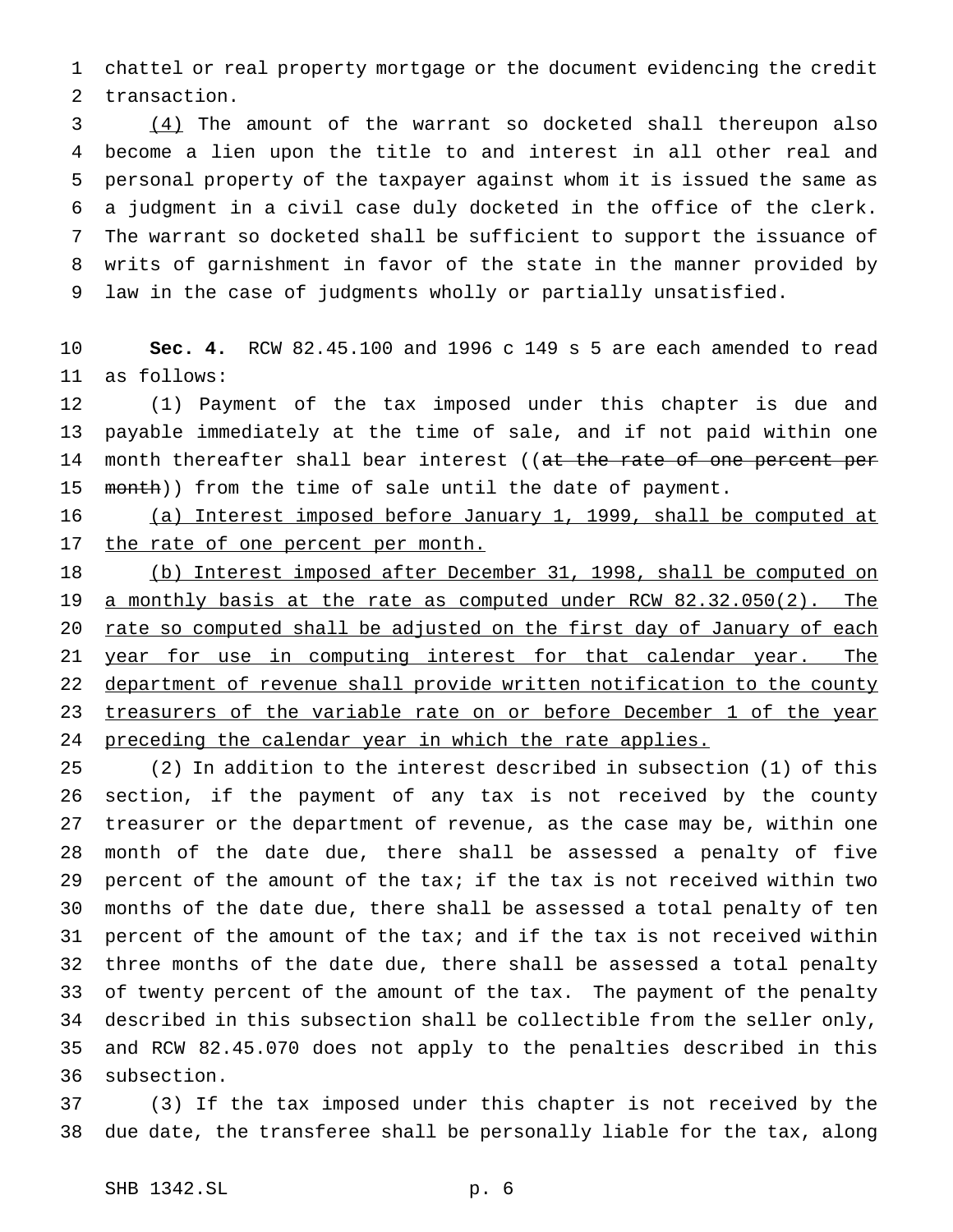with any interest as provided in subsection (1) of this section, unless:

 (a) An instrument evidencing the sale is recorded in the official real property records of the county in which the property conveyed is located; or

 (b) Either the transferor or transferee notifies the department of revenue in writing of the occurrence of the sale within thirty days following the date of the sale.

 (4) If upon examination of any affidavits or from other information obtained by the department or its agents it appears that all or a portion of the tax is unpaid, the department shall assess against the taxpayer the additional amount found to be due plus interest and penalties as provided in subsections (1) and (2) of this section. The department shall notify the taxpayer by mail of the additional amount and the same shall become due and shall be paid within thirty days from the date of the notice, or within such further time as the department may provide.

 (5) No assessment or refund may be made by the department more than four years after the date of sale except upon a showing of:

20 (a) Fraud or misrepresentation of a material fact by the taxpayer; (b) A failure by the taxpayer to record documentation of a sale or 22 otherwise report the sale to the county treasurer; or

 (c) A failure of the transferor or transferee to report the sale under RCW 82.45.090(2).

25 (6) Penalties collected on taxes due under this chapter under subsection (2) of this section and RCW 82.32.090 (2) through (6) shall be deposited in the housing trust fund as described in chapter 43.185 RCW.

 \*Sec. 5. RCW 83.100.070 and <sup>1996</sup> <sup>c</sup> <sup>149</sup> <sup>s</sup> <sup>13</sup> are each amended to read as follows:

 (1) Any tax due under this chapter which is not paid by the due date under RCW 83.100.060(1) shall bear interest at the rate of twelve percent per annum from the date the tax is due until the date of payment.

 (2) Interest imposed under this section for periods after January 1, 1997, shall be computed at the rate as computed under RCW 82.32.050(2). The rate so computed shall be adjusted on the first day of January of each year.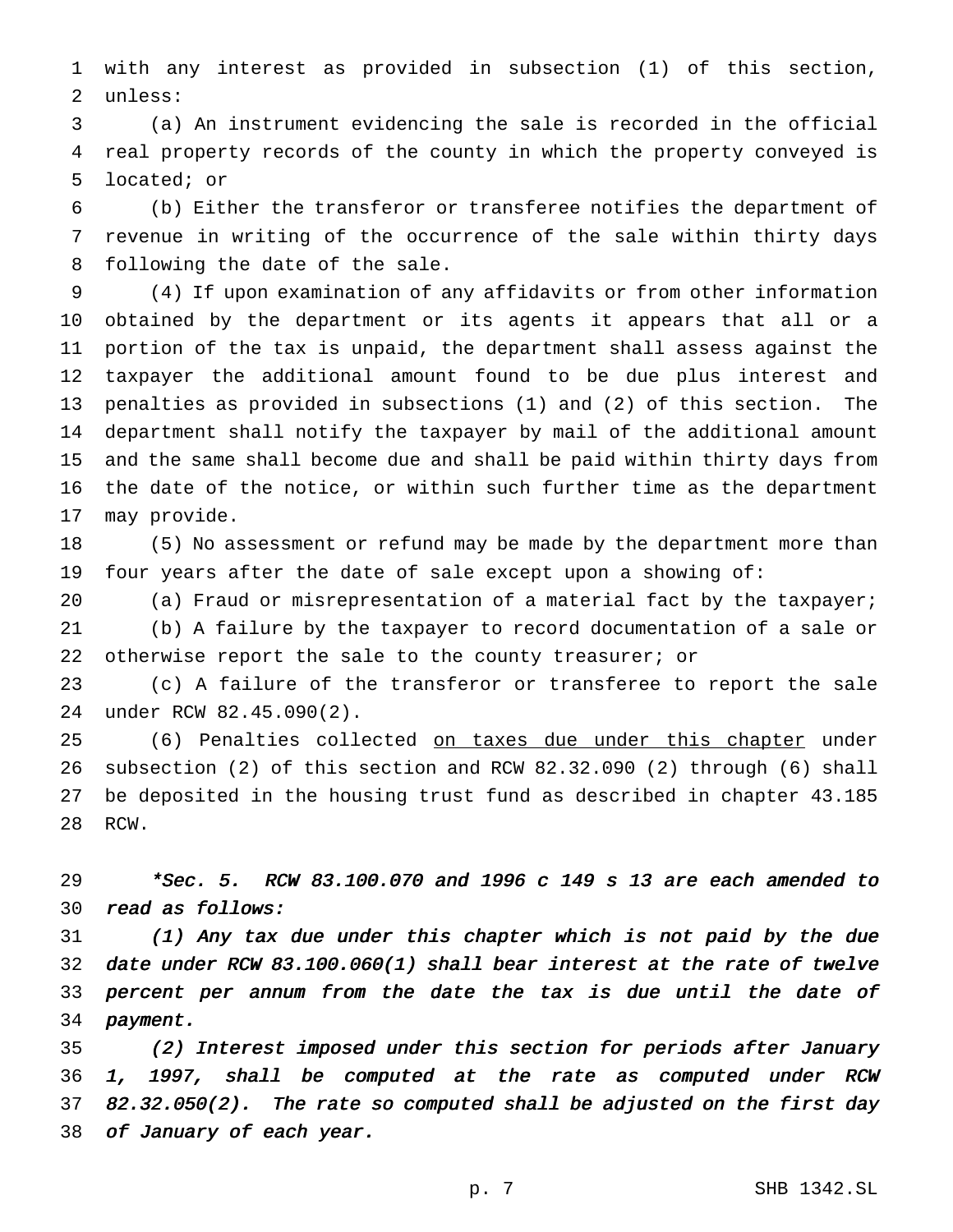(3) If the Washington return is not filed when due under RCW 83.100.050, then the person required to file the federal return shall pay, in addition to interest, <sup>a</sup> penalty equal to five percent of the tax due for each month after the date the return is due until filed. No penalty may exceed twenty-five percent of the tax.

6 (4) If the department finds that a return due under this chapter 7 has not been filed by the due date, and the delinquency was the result 8 of circumstances beyond the control of the person required to file the 9 federal return, the department shall waive or cancel any penalties 10 imposed under this chapter with respect to the filing of such a tax 11 return.

**\*Sec. 5 was vetoed. See message at end of chapter.**

 **Sec. 6.** RCW 83.100.130 and 1996 c 149 s 14 are each amended to read as follows:

 (1) Whenever the department determines that a person required to file the federal return has overpaid the tax due under this chapter, the department shall refund the amount of the overpayment, together with interest at the then existing rate under RCW 83.100.070(1). If the application for refund, with supporting documents, is filed within four months after an adjustment or final determination of federal tax liability, the department shall pay interest until the date the refund is mailed. If the application for refund, with supporting documents, is filed after four months after the adjustment or final determination, the department shall pay interest only until the end of the four-month period.

 (2) Interest refunded under this section for periods after January 27 1, 1997, through December 31, 1998, shall be computed on a daily basis at the rate as computed under RCW 82.32.050(2) less one percentage 29 point $((\frac{1}{2}, \frac{1}{2})$ . Interest allowed after December 31, 1998, shall be computed at the rate as computed under RCW 82.32.050(2). Interest shall be refunded from the date of overpayment until the date the refund is mailed. The rate so computed shall be adjusted on the first day of January of each year.

> Passed the House March 12, 1997. Passed the Senate April 10, 1997. Approved by the Governor April 23, 1997, with the exception of certain items that were vetoed. Filed in Office of Secretary of State April 23, 1997.

Note: Governor's explanation of partial veto is as follows: